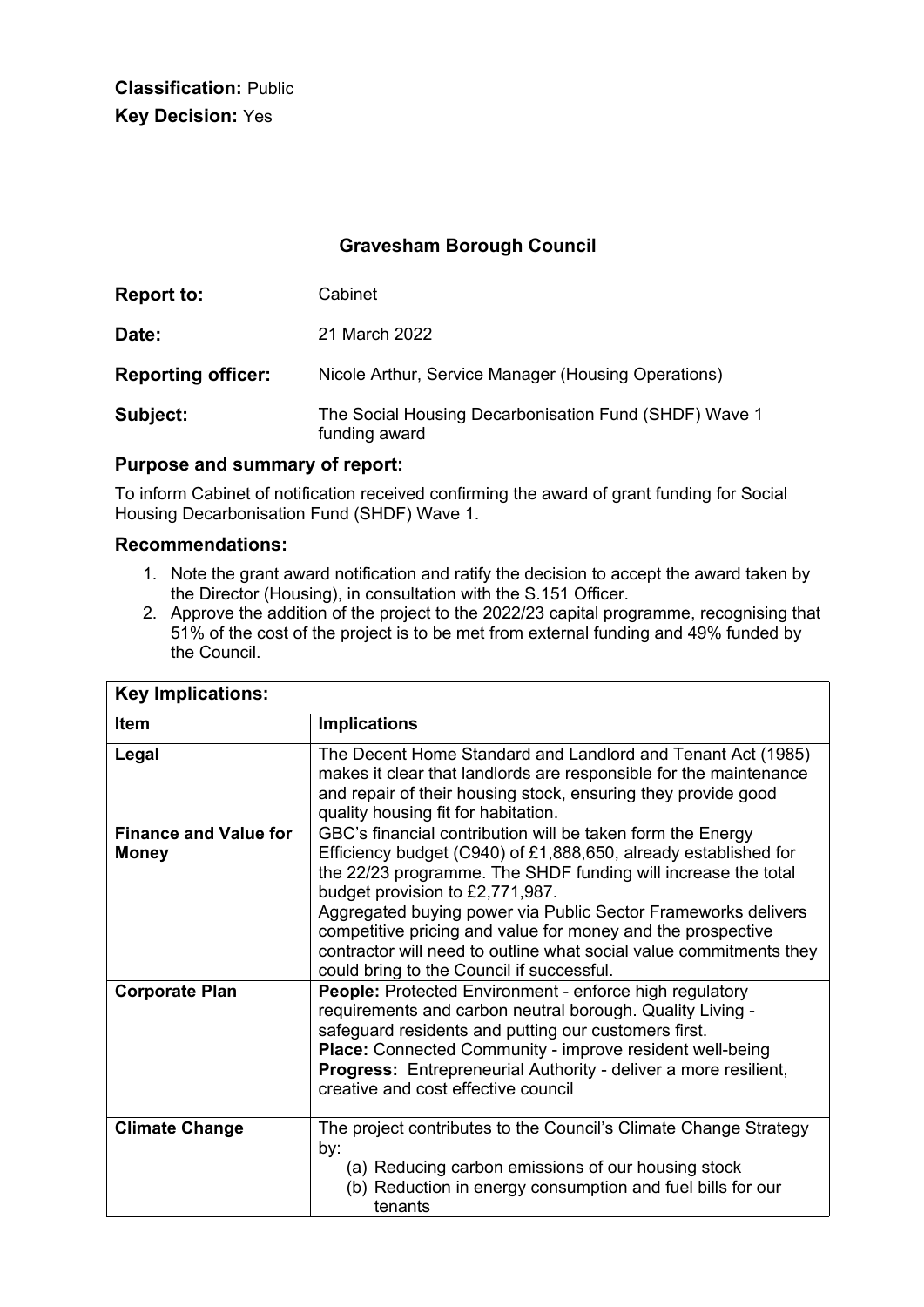| (c) Providing warmer energy efficient homes for our tenant                  |
|-----------------------------------------------------------------------------|
| An outline of expected outcomes can be found at section 3 of the<br>report. |

#### **1. Introduction**

- 1.1 The SHDF Wave 1 was released by the Department of Business, Energy & Industrial Strategy (BEIS) on the 23 August 2021 and invited Registered Providers of social housing including Private and Local Authority, to apply for funding to be used to improve the energy performance of social housing.
- 1.2 The key rules for the use of funding are that eligible homes must be within EPC bands D, E, F and G, ensuring that priority is given to the worst energy performing homes. The aim is to raise the EPC ratings of these homes to band C, in preparation for the widespread adoption of decarbonised heating systems. Works should also meet the space heating requirement of 90kwh/m²/yr and justification should be provided for each property if this is not likely to be met.
- 1.3 Support was provided to the Council by the Social Housing Retrofit Accelerator (SHRA), which is a fully funded support service backed by BEIS to help social
- 1.4 The council was notified on the 7 February 2022 by BEIS, that they were successful with their bid of £823,337.11, with Gravesham being only one of two councils in Kent, which were successful through the scheme.
- 1.5 The funding will contribute 51% towards the total project cost of £1,623,507.78 with Gravesham contributing the remaining 49%, £800,170.67.
- 1.6 Project delivery timescales are set by BEIS and the initial completion date of 31<sup>st</sup> January 2023 has been extended to 31st March 2023, providing one year to procure a partner and deliver the project.

### **2. Feasibility and Proposal**

- 2.1 The main criteria of the bidding process were that a "worst performing first", 'fabric first' and 'lowest regrets' approach must be taken by bidders. The definitions of both these approaches were defined by BEIS as:
	- 2.1.1 **Worst Performing First-** Properties with an EPC band D,E,F or G be tackled first, to ensure funding is targeted towards the worst performing homes within our housing stock. On completion of the improvement works, properties must reach an EPC band C, or and EPC band D where this is not possible.
	- 2.1.2 **Fabric First:** A fabric first approach (of insulation and heat loss prevention measures) is required. This ensures that heat loss prevention measures are installed before other energy efficiency measures to maximise comfort and bill savings for the consumer, and to maximise the dwelling's suitability for low carbon heating either now or in the future.
	- 2.1.3 **Lowest Regrets:** The approach to retrofit taken should minimise the potential of measures installed through SHDF having to be replaced in the future on the journey to Net Zero for the social housing stock.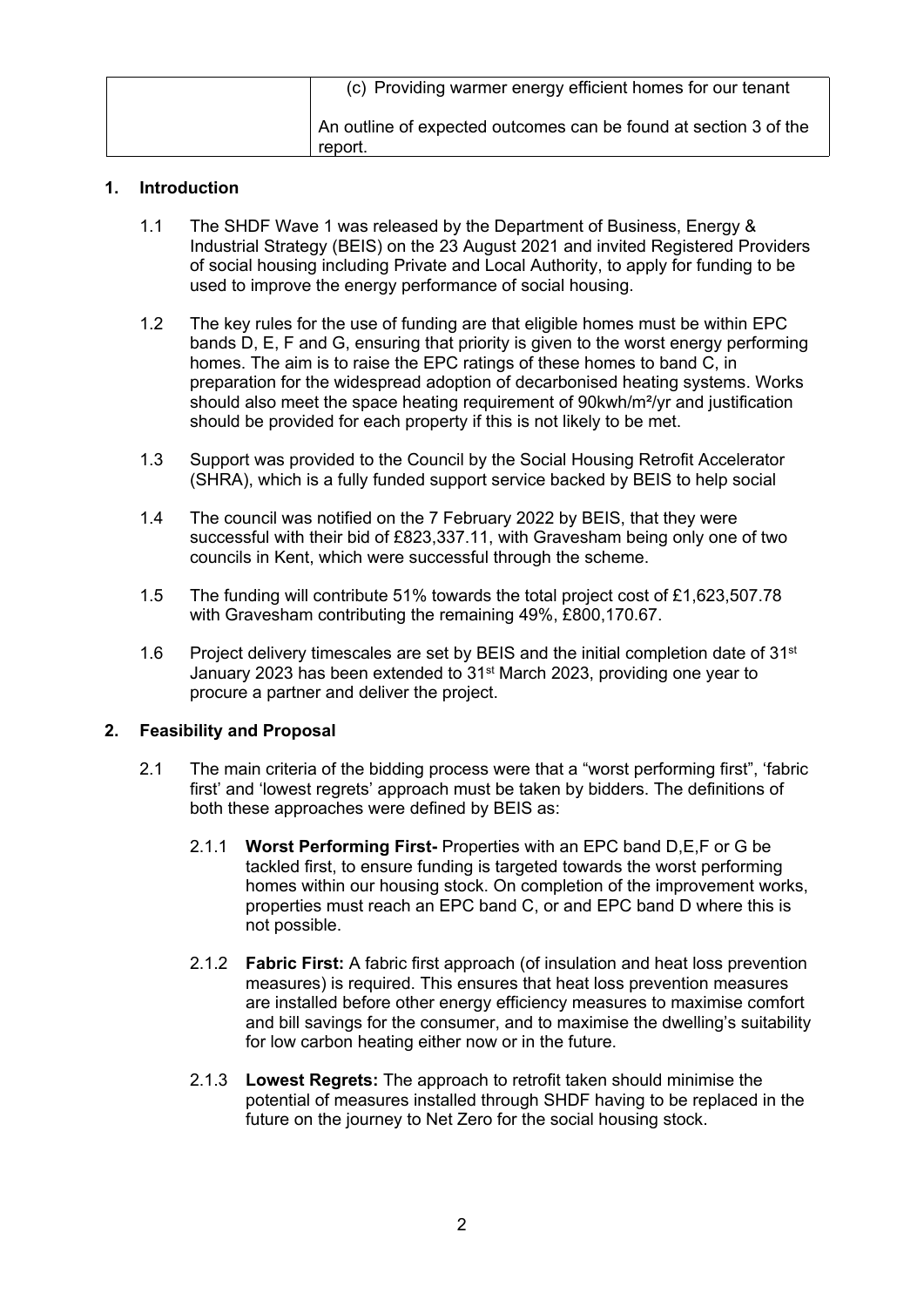2.2 Following the criteria of the funding, 364 properties with a range of EPC bandings D-F have been identified using our energy performance database software, Parity Portfolio. These properties will benefit from a range of fabric measures consisting of external wall insulation, double glazing, loft and cavity wall insulation.

### **3. Expected Outcomes**

- 3.1 The expected outcomes will see the delivery of warm, energy-efficient homes, a reduction in carbon emissions and a reduction in energy bills for our tenants. Carbon emissions.
- 3.2 Following the completion of the works it is expected that:
	- 10 properties will be improved to an EPC band B
	- 346 properties will be improved to an EPC band C
	- 8 properties will be improved to an EPC band D
	- 60.71% of homes will meet the target space heat requirement of 90kwh/m²/yr with justification provided for homes that will not.
	- The average annual bill saving for residents will be £183.72
	- The total annual energy savings from the works will be 1,683,673 kWh

## **4. Budget**

- 4.1 An Energy Efficiency budget (C940) of £1,888,650 has been established for the 22/23 programme, supplemented by the SHDF grant funding that has been allocated to GBC to cover 50% of the project costs.
- 4.2 A total Capital budget of £1,623,507.78 is required to carry out the project identified for SHDF grant funding. To cover the costs of the project, the SHDF grant will contribute £823,337.11 with GBC contributing the remaining £800,170.67 from the Energy Efficiency budget (C940).

### **5. Appendices**

5.1 There are no appendices.

### **6. Background Documents**

6.1 There are no background documents.

**Lead Officer:** Nicole Arthur Service Manager (Housing Operations)

**Email:** nicole.arthur@gravesham.gov.uk